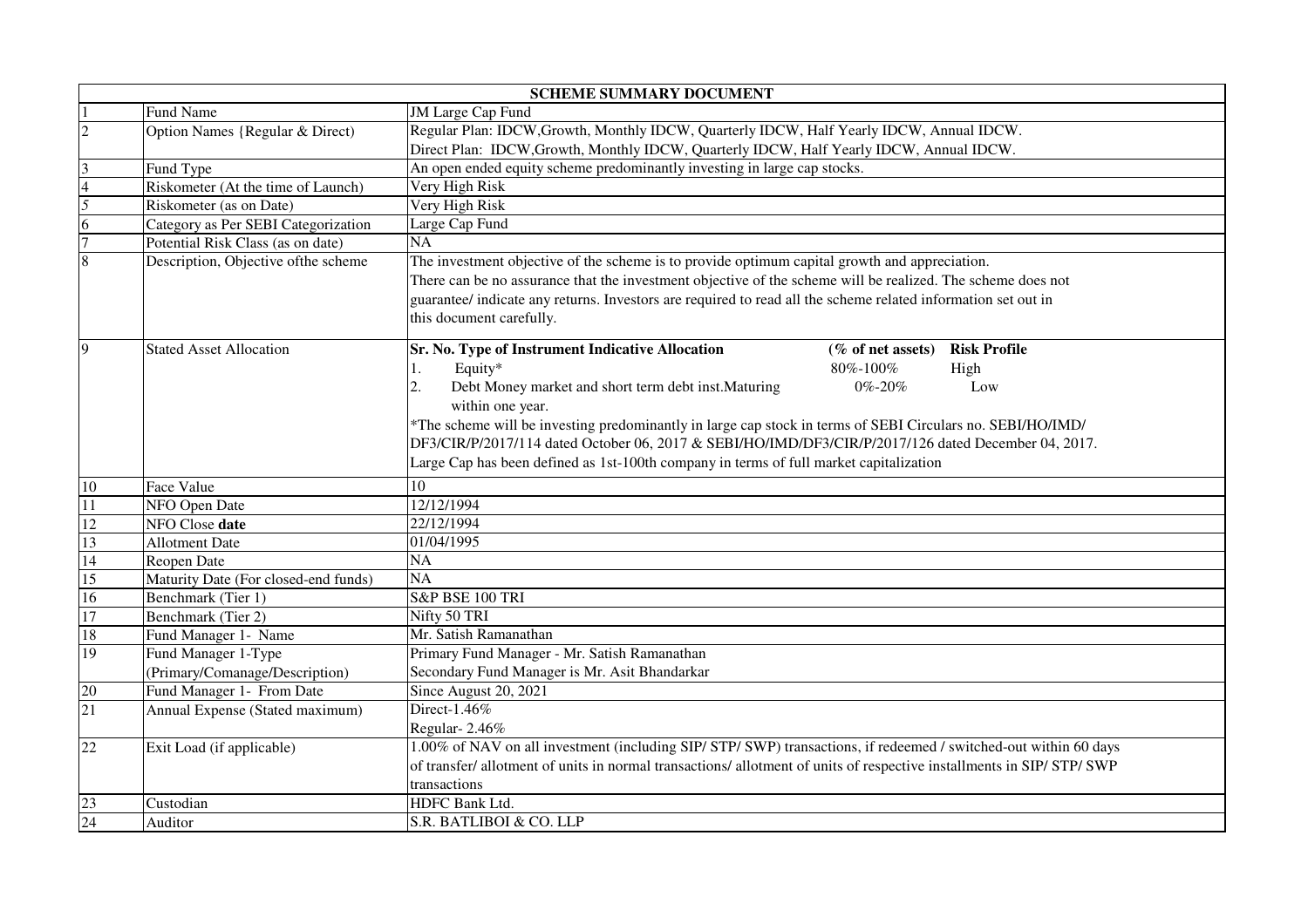| $\overline{25}$ | Registrar                              | M/s. KFin Technologies Limited                                                                            |
|-----------------|----------------------------------------|-----------------------------------------------------------------------------------------------------------|
| $\overline{26}$ | RTA Code (To be phased out)            | JM Large Cap Fund - (Regular) - IDCW Option-EFDP                                                          |
|                 |                                        | JM Large Cap Fund - (Regular) - Growth Option-EFGP                                                        |
|                 |                                        | JM Large Cap Fund - (Direct) - IDCW Option-EFDD                                                           |
|                 |                                        | JM Large Cap Fund - (Direct) - Growth Option-EFDG                                                         |
|                 |                                        | JM Large Cap Fund - (REGULAR) - Monthly IDCW Option-EFMD                                                  |
|                 |                                        | JM Large Cap Fund - (REGULAR) - Quarterly IDCW Option-EFQD                                                |
|                 |                                        | JM Large Cap Fund - (REGULAR) - Half Yearly IDCW Option-EFHD                                              |
|                 |                                        | JM Large Cap Fund - (Regular) - ANNUAL IDCW Option-EFAD                                                   |
|                 |                                        | JM Large Cap Fund - (Direct) - Monthly IDCW Option-EFDM                                                   |
|                 |                                        | JM Large Cap Fund - (Direct) - QUARTERLY IDCW Option-EFDQ                                                 |
|                 |                                        | JM Large Cap Fund - (Direct) - HALF YEARLY IDCW Option-EFDH                                               |
|                 |                                        | JM Large Cap Fund - (Direct) - Annual IDCW Option-EFDA                                                    |
| 27              |                                        | Not listed                                                                                                |
| 28              | <b>Listing Details</b><br><b>ISINs</b> | JM Large Cap Fund - (Regular) -IDCW Option-PAYOUT - INF192K01585,REINVESTMENT - INF192K01593              |
|                 |                                        | JM Large Cap Fund - (Regular) - Growth Option-INF192K01601                                                |
|                 |                                        | JM Large Cap Fund - (Direct) - IDCW Option-PAYOUT - INF192K01BX5, REINVESTMENT - INF192K01BY3             |
|                 |                                        | JM Large Cap Fund - (Direct) - Growth Option-INF192K01BZ0                                                 |
|                 |                                        | JM Large Cap Fund - (REGULAR) - Monthly IDCW Option-PAYOUT - INF192K01JH1, REINVESTMENT - INF192K01JI9    |
|                 |                                        | JM Large Cap Fund - (REGULAR) - Quarterly IDCW Option-PAYOUT - INF192K01JL3,REINVESTMENT - INF192K01JM1   |
|                 |                                        | JM Large Cap Fund - (REGULAR) - Half Yearly IDCW Option-PAYOUT - INF192K01JP4,REINVESTMENT - INF192K01JQ2 |
|                 |                                        | JM Large Cap Fund - (Regular) - ANNUAL IDCW Option-PAYOUT - INF192K01JS8,REINVESTMENT - INF192K01JT6      |
|                 |                                        | JM Large Cap Fund - (Direct) - Monthly IDCW Option-PAYOUT - INF192K01JJ7,REINVESTMENT - INF192K01JK5      |
|                 |                                        | JM Large Cap Fund - (Direct) - QUARTERLY IDCW Option-PAYOUT - INF192K01JN9,REINVESTMENT - INF192K01JO7    |
|                 |                                        | JM Large Cap Fund - (Direct) - HALF YEARLY IDCW Option-PAYOUT - INF192K01JR0,REINVESTMENT - INF192K01JZ3  |
|                 |                                        | JM Large Cap Fund - (Direct) - Annual IDCW Option-PAYOUT - INF192K01JU4,REINVESTMENT - INF192K01JV2       |
|                 |                                        |                                                                                                           |
|                 |                                        |                                                                                                           |
|                 |                                        |                                                                                                           |
|                 |                                        |                                                                                                           |
|                 |                                        |                                                                                                           |
|                 |                                        |                                                                                                           |
|                 |                                        |                                                                                                           |
| 29              | AMFI Codes (To be phased out)          | JMFI/O/E/LCF/94/02/0001                                                                                   |
| 30              | <b>SEBI</b> Codes                      |                                                                                                           |
|                 |                                        | <b>Investment Amount Details:</b>                                                                         |
| $\overline{31}$ | Minimum Application Amount             | Rs.5000/- per/option                                                                                      |
| 32              | Minimum Application Amount in          | Multiples of any amount thereafter                                                                        |
| 33              | Minimum Additional Amount              | Rs.1000/-                                                                                                 |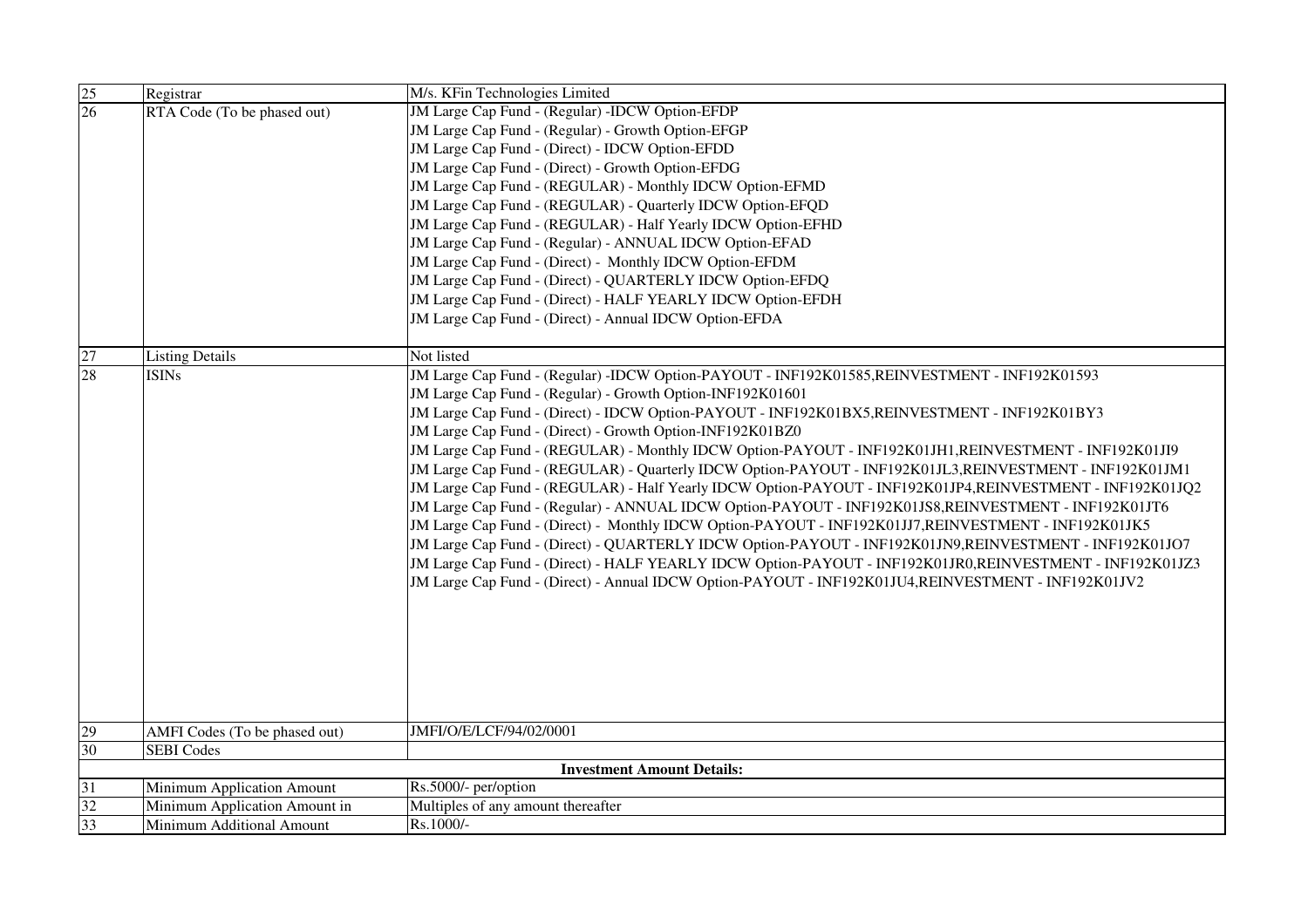| 34              | Minimum Additional Amount in           | Multiples of any amount thereafter                                                                                                |
|-----------------|----------------------------------------|-----------------------------------------------------------------------------------------------------------------------------------|
| 35              | Minimum Redemption Amount in Rs.       | There is no minimum and maximum limit on the amount/units which can be redeemed/switched-out.                                     |
| $\overline{36}$ | Minimum Redemption Amount in Units NA  |                                                                                                                                   |
| 37              | Minimum Balance Amount (if             | <b>NA</b>                                                                                                                         |
| 38              | Minimum Balance Amount in Units (if    | <b>NA</b>                                                                                                                         |
| 39              | <b>Max Investment Amount</b>           | No Limit                                                                                                                          |
| 40              | Minimum Switch Amount (if              | <b>NA</b>                                                                                                                         |
| 41              | Minimum Switch Units                   | NA                                                                                                                                |
| 42              | Switch Multiple Amount (if applicable) | <b>NA</b>                                                                                                                         |
| 43              | Switch Multiple Units (if applicable)  | NA                                                                                                                                |
| 44              | Max Switch Amount                      | <b>NA</b>                                                                                                                         |
| 45              | Max Switch Units (if applicable)       | <b>NA</b>                                                                                                                         |
| 46              | Swing Pricing (if applicable)          | <b>NA</b>                                                                                                                         |
| 47              | Side-pocketing (if applicable)         | No provision                                                                                                                      |
|                 |                                        | <b>SIP SWP &amp; STP Details:</b>                                                                                                 |
| 46              | Frequency                              | Weekly, Fortnightly, Monthly, Quarterly                                                                                           |
| 47              | Minimum amount                         | Weekly/Fortnightly/Monthly 6 installments of Rs.1000/- or 12 Installments of Rs.500/- each [OR] Quarterly SIP Option - 2          |
|                 |                                        | instalments of Rs. 3000/-                                                                                                         |
| 48              | In multiple of                         |                                                                                                                                   |
| 49              | Minimum Instalments                    | Weekly - 12 or more but minimum 10 must be successful or 6 or more but minimum 5 must                                             |
| 50              | Dates                                  | Weekly SIP 1,8,15,22, Fortnightly SIP 1 & 15, Monthly SIP 1,5,10, 15, 20 & 25 of each month, Quarterly SIP 1st day of the any     |
|                 |                                        | Calender month and subsequently every quarter.                                                                                    |
| 51              | Maximum Amount (if any)                | Any Amount                                                                                                                        |
|                 | <b>STP</b>                             |                                                                                                                                   |
| 52              | Frequency                              | Daily, Weekly, Fortnightly, Monthly, Quarterly                                                                                    |
| 53              | Minimum amount                         | Daily STP -Rs. 100/ or 500/- each instalment. Further in multipes of Re 1/- Weekly/Fortnightly/Monthly/: Rs. 500/- or 1000/-      |
|                 |                                        | each instalment. in multiple of Re 1/-. Quaterly Rs.3000/- each Instalment.                                                       |
| 54              | In multiple of                         |                                                                                                                                   |
| $\overline{55}$ | <b>Minimum Instalments</b>             | Daily 60, Weekly - 12 or more but minimum 10 must be successful or 6 or more but minimum 5 must                                   |
|                 |                                        | be effected. Fortnightly - 12 or more but minimum 10 must be successful or 6 or more but minimum 5 must                           |
|                 |                                        | be effected. Monthly - 12 or more but minimum 10 must be successful or 6 or more but minimum 5 must be effected. Quarterly - 2    |
|                 |                                        | or more where at east 1st 2 Installments should be effected.                                                                      |
|                 | Dates                                  | Daily. Weekly - 1st,8th,15th and 22nd of the month. Fortnightly - 1st and 15th of the month, Monthly-1st,5th, 10th, 15th,20th and |
|                 |                                        | 25th and Quaterly-1st day of the any Calender month and subsequently every quarter.                                               |
| 56              | Maximum Amount (if any)                | Any amount                                                                                                                        |
|                 | <b>SWP</b>                             |                                                                                                                                   |
|                 |                                        | Monthly/Quarterly                                                                                                                 |